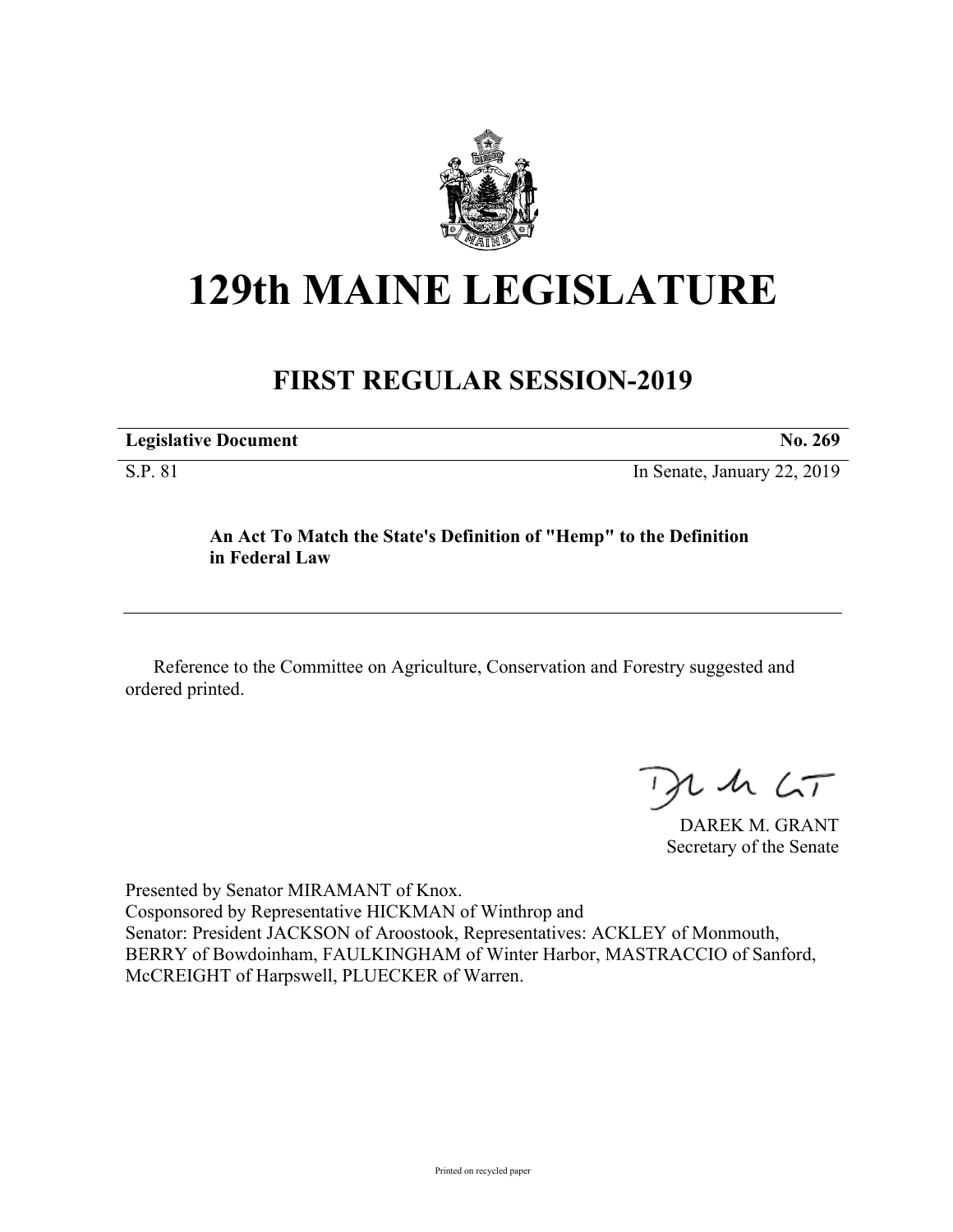### **Be it enacted by the People of the State of Maine as follows:**

 **Sec. 1. 7 MRSA §2231,** as amended by PL 2015, c. 202, §1, is further amended to read:

### **§2231. Hemp**

 **1. Definition.** As used in this chapter, unless the context otherwise indicates, "industrial hemp" means any variety of the plant Cannabis sativa L. and any part of that plant, including the seeds and all derivatives, extracts, cannabinoids, isomers, acids, salts and salts of isomers, whether growing or not, with a delta-9-tetrahydrocannabinol concentration that does not exceed of not more than 0.3% on a dry weight basis and that is grown or possessed by a licensed grower in compliance with this chapter. As used in this chapter, unless the context otherwise indicates, "certified seed source" means a source of hemp seeds that are certified by a 3rd party as producing hemp having a delta- 9-tetrahydrocannabinol concentration that does not exceed of not more than 0.3% on a dry weight basis.

 **2. Growing permitted.** Notwithstanding any other provision of law, a person may 16 plant, grow, harvest, possess, process, sell and buy industrial hemp if that person holds a 17 license issued pursuant to subsection 4. A person licensed pursuant to subsection 4 may plant, grow and harvest only hemp that is grown from seeds acquired from a certified seed source. A person licensed pursuant to subsection 4 may acquire hemp seeds directly from a certified seed source or from a hemp seed distributor licensed in this State distributing hemp seeds pursuant to subsection 2-A.

 **2-A. Seed distribution.** The commissioner may issue a license for a hemp seed distributor if the hemp seeds distributed by the hemp seed distributor are from a certified seed source. The commissioner may issue a license under this subsection to a holder of a seed labeling license pursuant to section 1044-A.

 **3. Application.** A person desiring to grow industrial hemp for commercial purposes shall apply to the commissioner for a license on a form prescribed by the commissioner. The application must include the name and address of the applicant, the legal description of the land area to be used for the production of industrial hemp and a map, an aerial photograph or global positioning coordinates sufficient for locating the production fields.

 **4. License issued.** Upon review and approval of an application, the commissioner shall notify the applicant and request that the application fee determined under subsection 7 be submitted. Upon receipt of the appropriate fee, the commissioner shall issue a license, which is valid for a period of one year and only for the site or sites specified in the license.

 **6. Rules.** The commissioner shall adopt rules to establish an application fee, a license fee, per acre fees for monitoring, sampling and testing and guidelines for monitoring the growth and harvest of industrial hemp. Rules adopted pursuant to this subsection are routine technical rules as defined in Title 5, chapter 375, subchapter 2-A.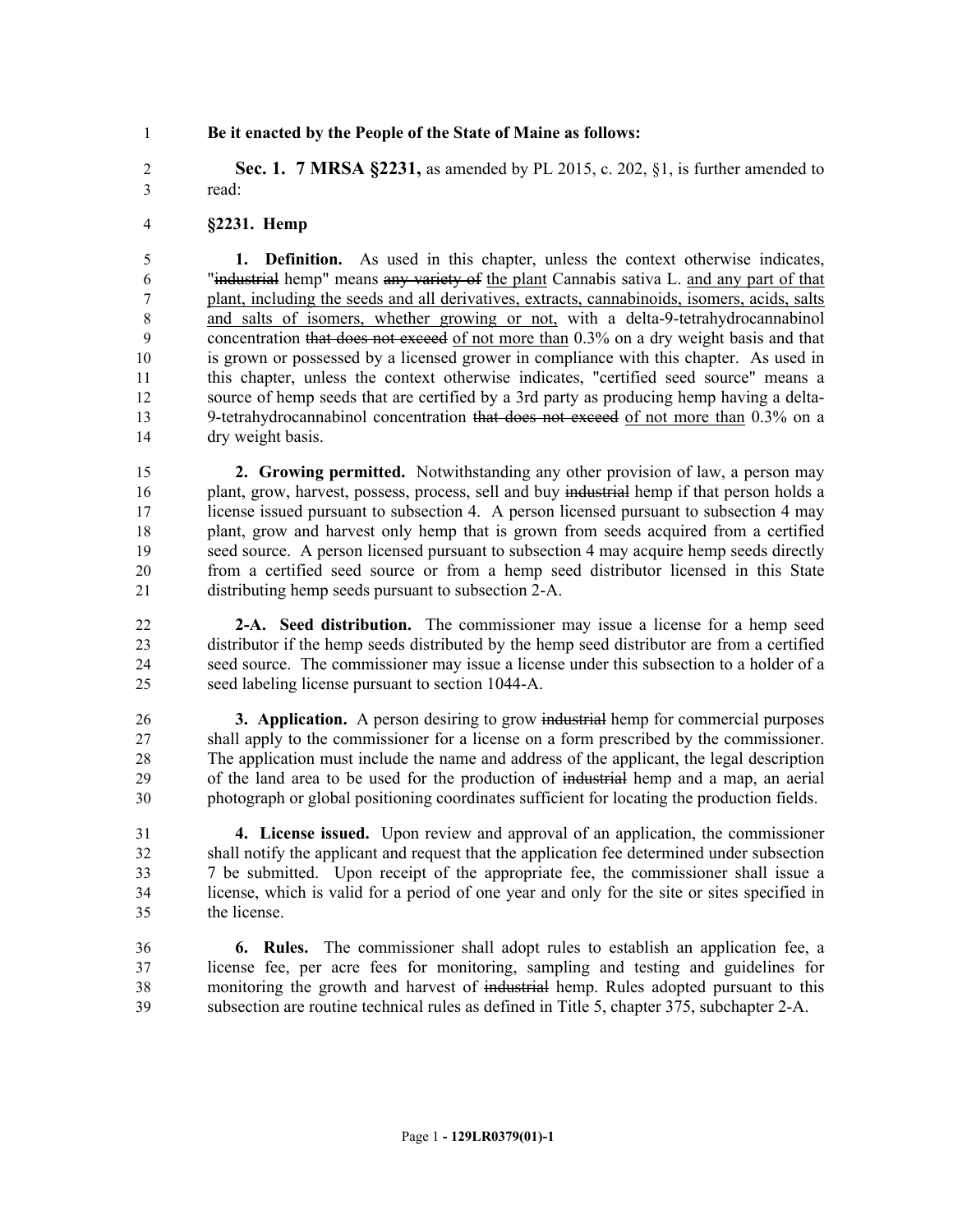| 1                                | 7. Fees. The commissioner shall establish through rulemaking under subsection 6 an                                                                                                                                                                                                                                                                                                                                                                                             |
|----------------------------------|--------------------------------------------------------------------------------------------------------------------------------------------------------------------------------------------------------------------------------------------------------------------------------------------------------------------------------------------------------------------------------------------------------------------------------------------------------------------------------|
| $\overline{2}$                   | application fee, a license fee and per acre fees for monitoring, sampling and testing that                                                                                                                                                                                                                                                                                                                                                                                     |
| 3                                | are reasonable and necessary to cover the costs of the department. The application fee                                                                                                                                                                                                                                                                                                                                                                                         |
| $\overline{4}$                   | must be no less than \$50 and no more than \$100, the license fee must be no less than                                                                                                                                                                                                                                                                                                                                                                                         |
| 5                                | \$100 and no more than \$500, and the fees for monitoring, sampling and testing must be                                                                                                                                                                                                                                                                                                                                                                                        |
| 6                                | no less than \$1 per acre and no more than \$100 per acre.                                                                                                                                                                                                                                                                                                                                                                                                                     |
| 7                                | All fees received pursuant to this subsection must be paid to the Treasurer of State and                                                                                                                                                                                                                                                                                                                                                                                       |
| $8\,$                            | credited to a separate, nonlapsing account in the department. Money received pursuant to                                                                                                                                                                                                                                                                                                                                                                                       |
| 9                                | this subsection must be used for the expenses of administering this chapter.                                                                                                                                                                                                                                                                                                                                                                                                   |
| 10                               | Sec. 2. 17-A MRSA §1101, sub-§22, as enacted by PL 2003, c. 61, §1, is                                                                                                                                                                                                                                                                                                                                                                                                         |
| 11                               | amended to read:                                                                                                                                                                                                                                                                                                                                                                                                                                                               |
| 12<br>13<br>14<br>15<br>16<br>17 | "Industrial hemp Hemp" means any variety of the plant Cannabis sativa L. and<br>22.<br>any part of that plant, including the seeds and all derivatives, extracts, cannabinoids,<br>isomers, acids, salts and salts of isomers, whether growing or not, with a delta-9-<br>tetrahydrocannabinol concentration that does not exceed of not more than 0.3% on a dry<br>weight basis and that is grown under a federal permit in compliance with the conditions<br>of that permit. |
| 18                               | Sec. 3. 17-A MRSA §1103, sub-§7, as enacted by PL 2003, c. 61, §2, is amended                                                                                                                                                                                                                                                                                                                                                                                                  |
| 19                               | to read:                                                                                                                                                                                                                                                                                                                                                                                                                                                                       |
| 20<br>21                         | It is an affirmative defense to prosecution under this section that the substance<br>7.<br>trafficked in is industrial hemp.                                                                                                                                                                                                                                                                                                                                                   |
| 22                               | Sec. 4. 17-A MRSA §1105-A, sub-§3, as enacted by PL 2003, c. 61, §3, is                                                                                                                                                                                                                                                                                                                                                                                                        |
| 23                               | amended to read:                                                                                                                                                                                                                                                                                                                                                                                                                                                               |
| 24<br>25                         | It is an affirmative defense to prosecution under this section that the substance<br>3.<br>trafficked in is industrial hemp.                                                                                                                                                                                                                                                                                                                                                   |
| 26                               | Sec. 5. 17-A MRSA §1105-C, sub-§3, as enacted by PL 2003, c. 61, §4, is                                                                                                                                                                                                                                                                                                                                                                                                        |
| 27                               | amended to read:                                                                                                                                                                                                                                                                                                                                                                                                                                                               |
| 28<br>29                         | It is an affirmative defense to prosecution under this section that the substance<br>3.<br>furnished is industrial hemp.                                                                                                                                                                                                                                                                                                                                                       |
| 30                               | <b>Sec. 6. 17-A MRSA §1105-D, sub-§3,</b> as enacted by PL 2003, c. 61, §5, is                                                                                                                                                                                                                                                                                                                                                                                                 |
| 31                               | amended to read:                                                                                                                                                                                                                                                                                                                                                                                                                                                               |
| 32<br>33                         | It is an affirmative defense to prosecution under this section that the substance<br>3.<br>cultivated or grown is industrial hemp.                                                                                                                                                                                                                                                                                                                                             |
| 34                               | <b>Sec. 7. 17-A MRSA §1106, sub-§6, ¶A, as enacted by PL 2007, c. 346, Pt. B,</b>                                                                                                                                                                                                                                                                                                                                                                                              |
| 35                               | §1, is amended to read:                                                                                                                                                                                                                                                                                                                                                                                                                                                        |
| 36                               | A. Industrial hemp Hemp; or                                                                                                                                                                                                                                                                                                                                                                                                                                                    |